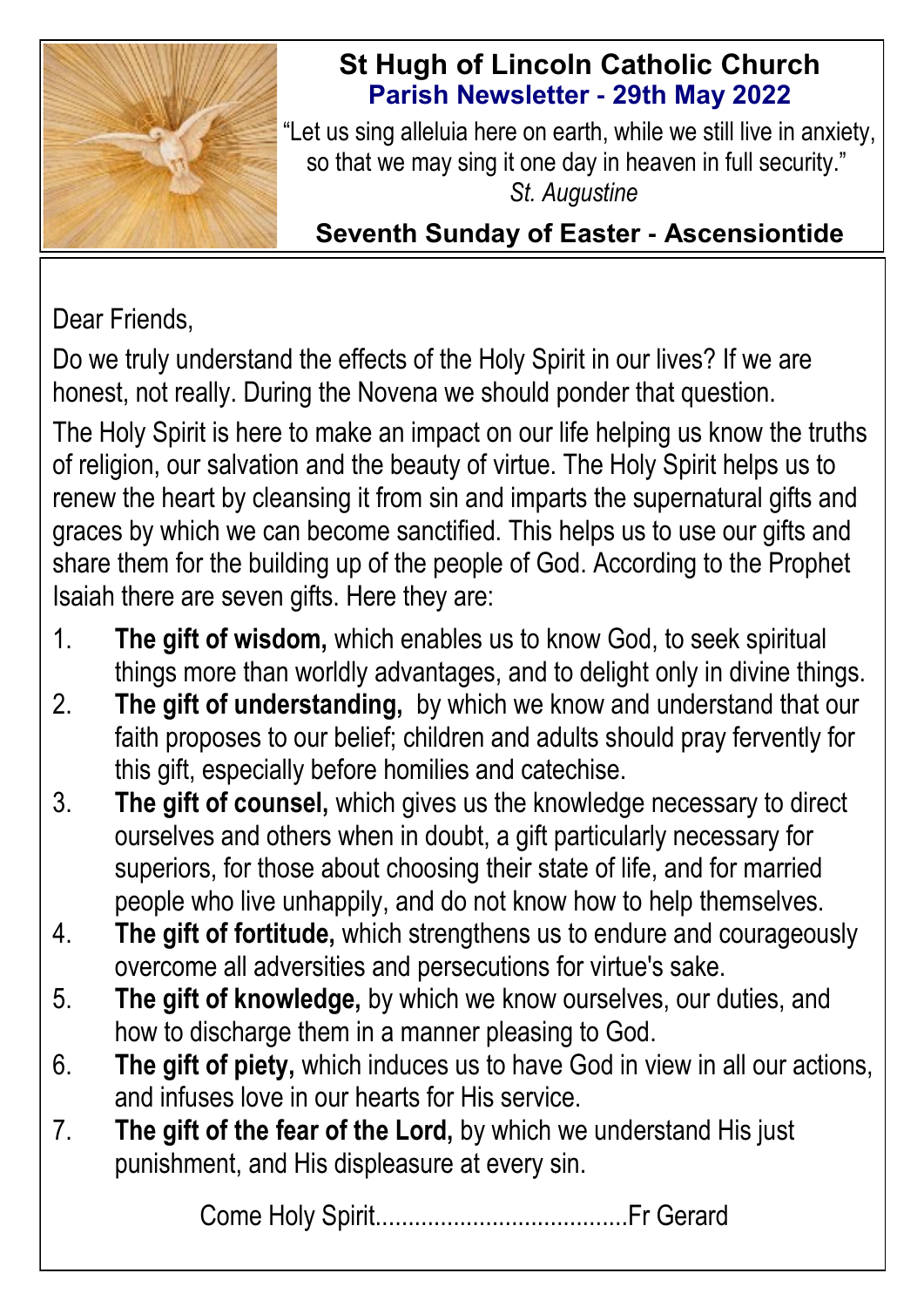## **PARISH CONTACT DETAILS**

95 Victoria Road, Knaphill, Woking GU21 2AA Tel: 01483 472404 Parish Priest: **Rev. Fr Gerard Hatton [gerard.hatton80@gmail.com](mailto:gerard.hatton80@gmail.com)** 

Parish Deacon: **Rev. Dcn Robert Wellbelove**

Parish Office: [knaphill@abdiocese.org.uk](mailto:knaphill@abdiocese.org.uk) Newsletter: [sthughnewsletter@gmail.com](mailto:sthughnewsletter@gmail.com)<br>Aww.sthughoflincoln.com Twitter@StHughKnaphill Hall Bookings: Helen Naughton-01483 Twitter@StHughKnaphill Hall Bookings: Helen Naughton-01483 475922 *The Arundel & Brighton Diocesan Trust is a Registered Charity No 252878*

**Please join and support St Hugh's Church** on #easyfundraising, you'll raise FREE donations with your everyday shopping. It's quick and easy to sign up! Plus, once you've raised your first £5. easyfundraising will double it! Sign up now: [https://www.easyfundraising.org.uk/support-a-good-cause/step-](https://www.easyfundraising.org.uk/support-a-good-cause/step-1/?invite=25EYUB&char=252616&referral-campaign=s2s&utm_source=refsharebox)[1/?invite=25EYUB&char=252616&referral-campaign=s2s&utm\\_source=refsharebox](https://www.easyfundraising.org.uk/support-a-good-cause/step-1/?invite=25EYUB&char=252616&referral-campaign=s2s&utm_source=refsharebox) To date £387.76 has

been raised from the 15 parishioners who have signed up, just by doing their online shopping via #easyfundraising and then going into the website of their choice!

# **St Hugh of Lincoln Catholic Primary School - Learning Support Assistant**

We are looking to appoint a Learning Support Assistant. You will help support learning within the classroom working with and supporting the class teacher. You will also help provide the children with a safe and secure environment. This role also includes a lunchtime duty.

The post is Monday to Friday (term time only plus 3 inset days) working from 08.45am to 3.15pm. This is a fixed term post until July 2023. So if you are:

- Someone who enjoys working with children and always puts their needs first
- Looking for a position that is varied, fulfilling and rewarding
- Energetic and patient with a keen sense of humour
- A real team player

Interested candidates are warmly invited to contact the school if you would like to discuss the role in more depth. Candidates who are successfully shortlisted will be contacted shortly after the closing date, **7th June 2022**.

For further information visit https://www.eteach.com/job/learning-support-assistant-1240366

**LOURDES PILGRIMAGE:** The Pilgrimage Office has received several applications from Pilgrims who will require assistance to join this year's Lourdes Pilgrimage, but they are short of helpers. They are looking for helpers who are fit and well and able to support others. Subsidies are available to go towards them meeting the costs of the pilgrimage. It will be necessary to refuse some pilgrims who require assistance if there are not a significant number of fit helpers applying in the next few weeks, so please do apply if you can spare the time to help those in need. The Pilgrimage Office is happy to answer any questions anyone has prior to applying, 01403 740110, [office@ablourdes.org.](mailto:office@ablourdes.org)

### **Woking Foodbank Next Collection 4th/5th June**

There will be a collection point in the Narthex over this weekend. They are currently in need of: long life whole milk, tinned salmon, tinned custard, tinned ham, long life sponge puddings, coffee (small jars), hot chocolate, crisps, nappies (size 3), shampoo, hair conditioner, bleach. Please place donations in the boxes provided. **Donations will be collected after the 11.30am Mass.** Thank you.

### **Dates for your Diary**

**4th/5th June** pray for Her Majesty the Queen at Sunday Masses for **her Platinum Jubilee Wednesday 8th June** Annual Grandparents' Pilgrimage, West Grinstead from 11am-3pm. **15th-16th June**, Corpus Christi Carpet of Flowers at Arundel Cathedral.

**Saturday 25th June** 11.30am, Bishop Richard will be hosting an informal coffee morning to discuss our response to the refugee crisis at St Gabriel's Hall, Billingshurst, RH14 9QH. P[lease sign up](https://abdiocese.us9.list-manage.com/track/click?u=6ad3715cf61665df736c264a6&id=a067bd4425&e=d2c363f876) here.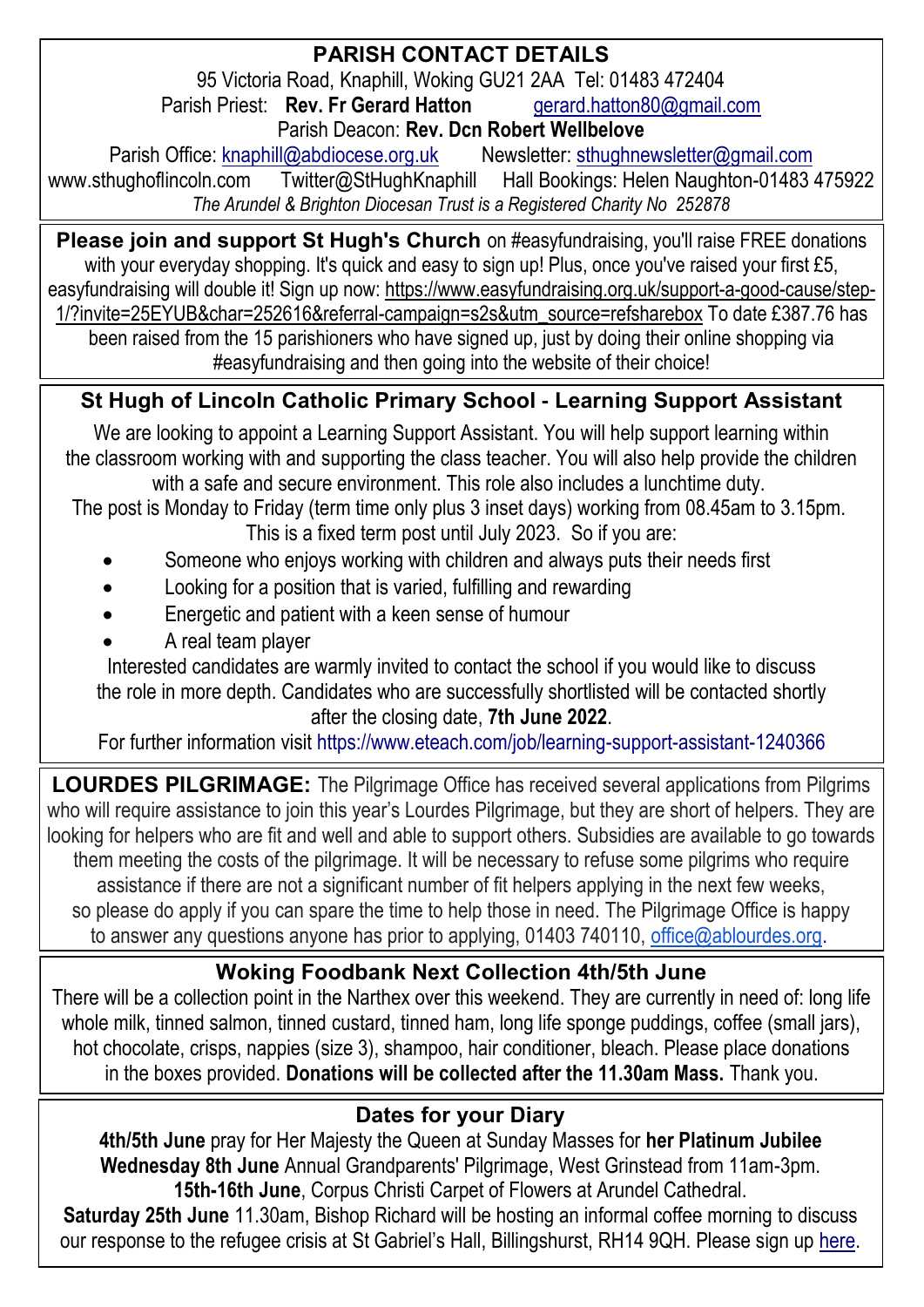#### **Summer Fayre**

#### **Saturday 25 June at St Hugh's School, Five Oaks Close - 12 noon - 3.00pm**

We are getting excited about putting on the Summer Fayre once again after two years! As always, it is a joint venture between the Parish and School and is one of the main fundraising events in our calendar. However, we cannot do it without your assistance. We would welcome your help in the following areas:

- Manning a stall on a rota basis.
- BBQ help would be very welcome, again on a rota basis.
- Gazebo loan need some extras around the field to keep everyone safe from the sun!
- Setting up and clearing away the former is particularly key to getting everything in place for the start of the Fayre. If you are available from 9.00am for an hour or so, or at the end of the Fayre, please come forward; we could really do with you!
- Matched Giving Many companies (M&S, High Street banks, Argos, Sainsbury's, BT, Thames Water and many, many more) support charities through a Matched Giving scheme. If you are an employee of a company that supports charities and you are willing to personally be involved in a stall at the Fayre (even for an hour) contact your HR department for further details; whatever monies the stall makes that you are part of your company will match it. Some companies may match the fundraising total for the event! You won't know unless you ask!
- Wanted sweets, soft toys, bottles, new and unwanted toys will be requested shortly.
- Advertising space in our programme is available. Do you have a business you want to promote? We can help!
- Grand Draw tickets will be on sale after all Masses next weekend.
- Cakes will be needed on the day!

If you can help with any of the above,

please get in contact via Parish Office or Anne [am.rushton@btopenworld.com](mailto:am.rushton@btopenworld.com)

**Annual Pilgrimage of Reparation & Consecration at Our Lady of Consolation**, West Grinstead, **Saturday 16th July**, 12.15pm - 4.15pm. The day includes Mass and a personal Consecration to Our Lady. Contact Linda T: 01273 463463 or Jayne E: [jayne.lock1@gmail.com](mailto:jayne.lock1@gmail.com)

#### **Returning to Mass at Pentecost**

The Bishops of England and Wales have issued a statement about the restoration of the Sunday Obligation at Pentecost. "We thank God that this situation has now changed. The pressing challenges of the pandemic have lessened significantly. Most people have resumed the wide range of normal activities, no longer restricted by the previous Covid measures. We therefore believe that the reasons which have prevented Catholics from attending Mass on Sundays and Holy Days of Obligation no longer apply. We understand there will still be some members of our congregations who, for reasons of health, do not feel safe enough to return to Mass. It has always been the understanding of the Church that when the freedom of any Catholic to attend Mass in person is impeded for a serious reason, because of situations such as ill health, care for the sick or legitimate fear, this is not a breach of the Sunday Obligation."

**Helping Ukranian Refugees:** The Diocese continues to promote **CAFOD's Ukraine Appeal** to parishes and people wishing to give financially. You can give to CAFOD's Appeal [here.](https://cafod.org.uk/Give) You can access **Reset's website** at: [https://www.homesforukraine.org.uk](https://www.homesforukraine.org.uk/) with the site also available in Ukrainian. You can find out more about the Government's **Homes for Ukraine** initiative [here.](https://homesforukraine.campaign.gov.uk/) To find out about the **Family Scheme Visa** click on [this link.](https://www.gov.uk/guidance/apply-for-a-ukraine-family-scheme-visa)

**Prayers:** We offer our prayers for the people of Ukraine, for their safety and also for the people in Russia and an end to this devastating conflict. Keep also in your prayers the housebound, those who are in the Hospice and for those who are suffering and we commend them all to our Blessed Mother.